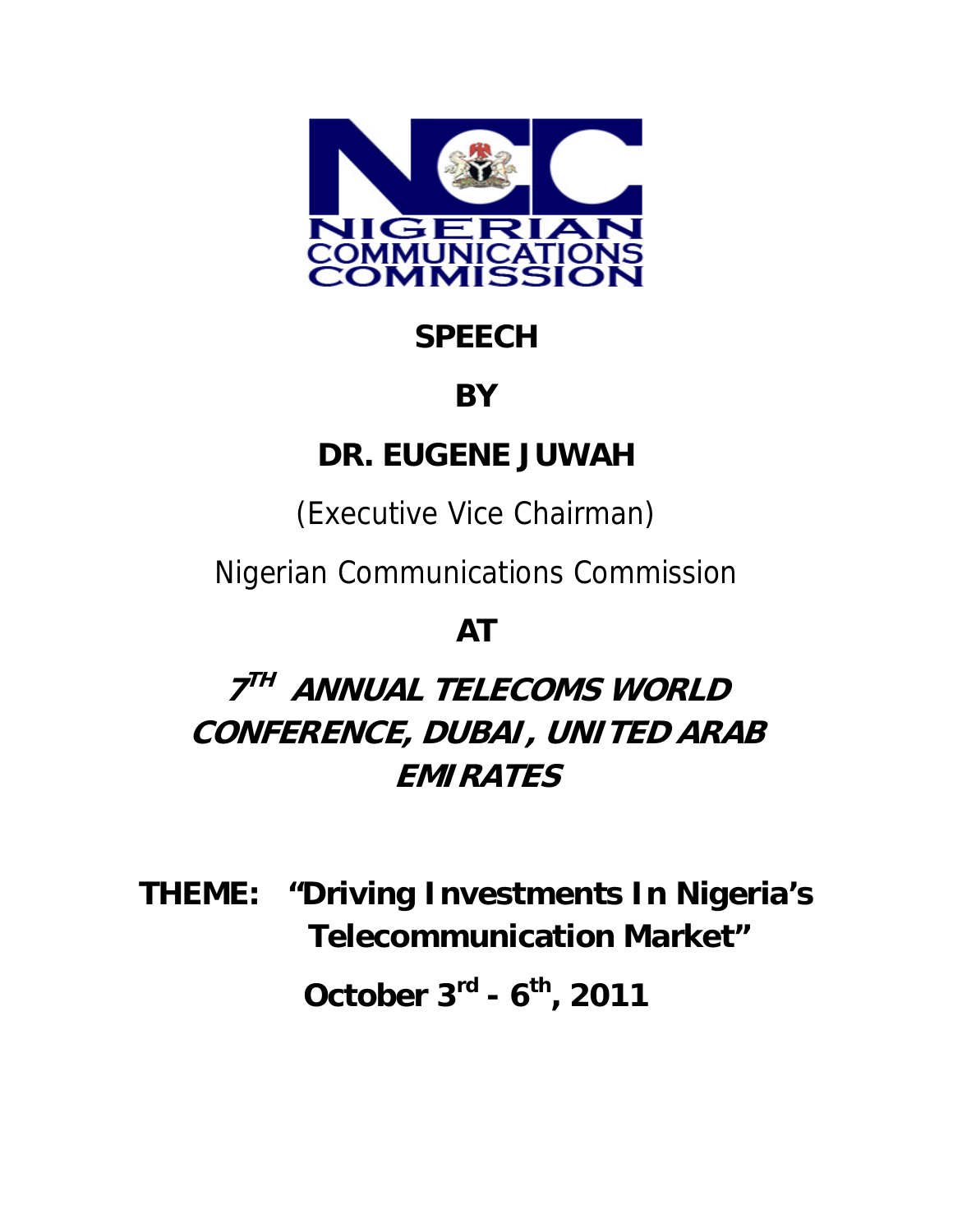#### **INTRODUCTION**

Let me thank the organizers of this conference for inviting and providing me with the opportunity to share the aspirations of my country Nigeria in the field of telecommunications. Just about a decade ago nobody could give us such considerations, not to even think of a platform as enormous as this, as we groped in the dark in search of a befitting telecoms route. Now the story is changing and we can say with certainty that a robust telecommunication network is important for economic growth and competitiveness as it improves productivity, efficiency and effectiveness of a country. Telecommunication infrastructure and services are critical to the development of all aspects of a nation's economy, ranging from banking and education to agriculture and healthcare, etc. With all the stories told about the Nigerian telecom sector, I can speak from the point of view of a regulator that the sector remains very virgin waiting for more investment and real market push. I will explain that in a moment.

### **A LITTLE HISTORY AND INDUSTRY STATISTICS**

The Nigerian Telecommunication industry has experienced exponential growth in the last ten years, going from active subscriber lines of 400,000 and teledensity of 0.04% to active subscriber lines of over 90 million and teledensity of 64.88% as of July 2011. The Country telecom market has been described as one of the fastest growing telecommunication markets in the world. The driving factor is government's robust policy which fully liberalized the sector about a decade ago when the story of progress and development in the sector really started to unfold.

Nigeria is located in West Africa on the Gulf of Guinea, and has a total land area of 923,768 square Kilometres (356,669 square Miles), making her the  $32<sup>nd</sup>$  largest Country in the world. Nigeria is made up of 36 states and the Federal Capital Territory (Abuja) with a population of over 150 million people making her the most populous nation in Africa. This population comprises of 250 ethnic groups speaking more than 4000 dialects. Thus we are a happy Country that likes talking. Nigeria shares land borders with the Republic of Benin on the west, Chad Republic and Cameroon on the east, and Niger Republic on the north. Her Coast in the south lies on the Gulf of Guinea on the Atlantic Ocean. I have just tried to serve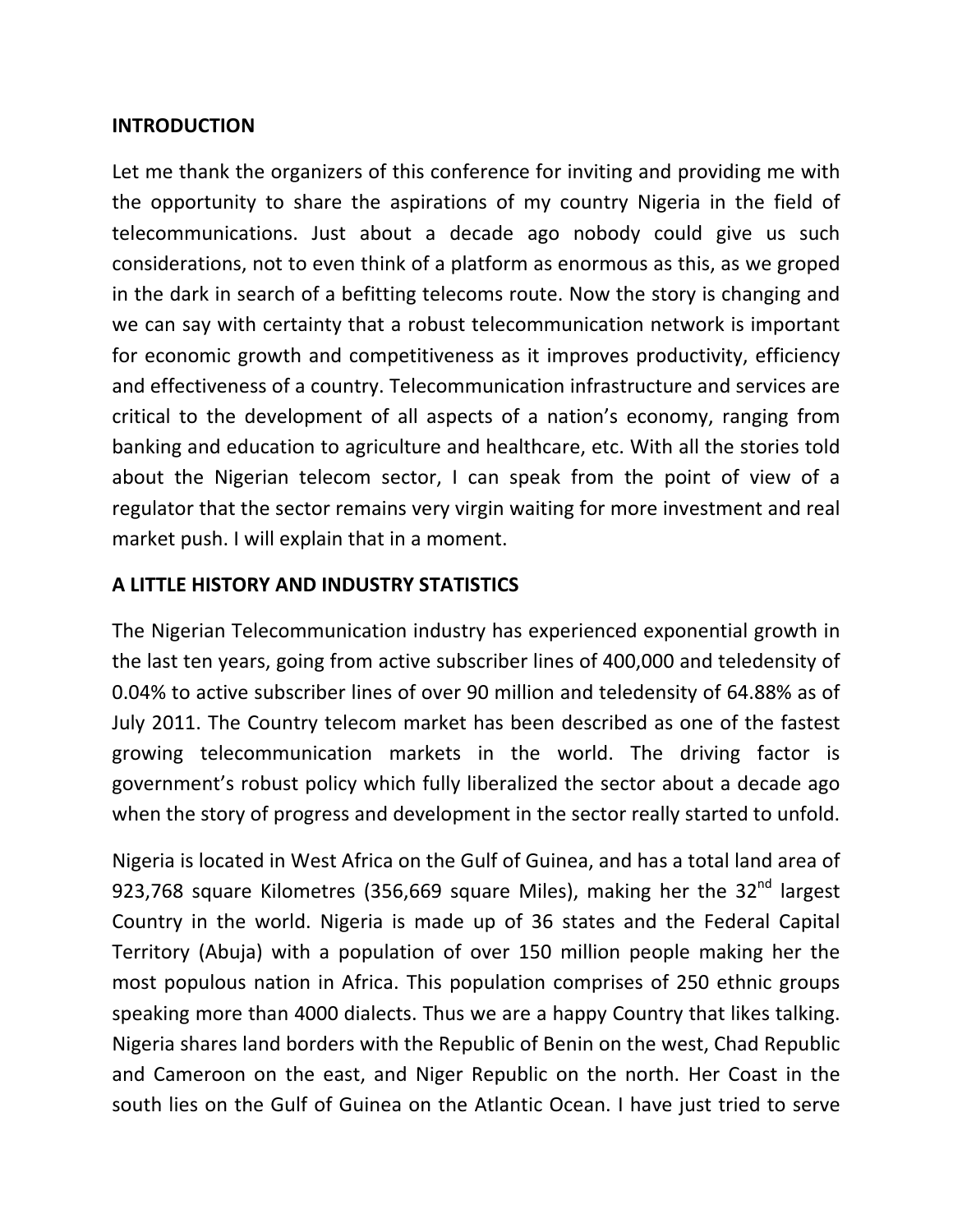you with these details so that you know who we are and what we are bringing to the table.

#### **TELECOM DEVELOPMENT**

There are usually two key factors that drive the development of telecommunications all over the world. These are:

- Technological advancement
- Deliberate government policy on liberalization

Let me say that in Nigeria, these two factors are at play and please, just give me a little time to explain how the interplay has thrown up something very interesting in my country. The Nigerian Communications Commission was established by law in 1992, but commenced full market liberalization and sector reform in 2000. The National Telecommunications Policy which came into force in the year 2000, apart from giving an overall direction for telecommunications development, also ensured that the policy would remain consistent with other national policies. The policy also guarantees the independence of the regulator in actions, transactions and decisions in promoting the development of the country's telecommunications industry. The policy ensured that the law establishing the NCC was reformed to give autonomy to the Commission and provide a secured tenure for NCC's board members. With these reforms we had the good luck to enjoy what most regulators don't have: full autonomy and near insulation from the daily grind of politics. This, in the main, is what is responsible for the growth globally acknowledged in the country's telecommunications industry and is also the reason I can stand to speak about the industry and have the audacity to invite you all to be part of the next growth phase of the industry.

I am aware that in this hall are industry people including technology providers. I want to say that with the autonomy enjoyed by the NCC from the Nigerian government, the Commission fully aware of its mandate and the importance of technology to the fulfillment of that mandate, has ensured that from day one of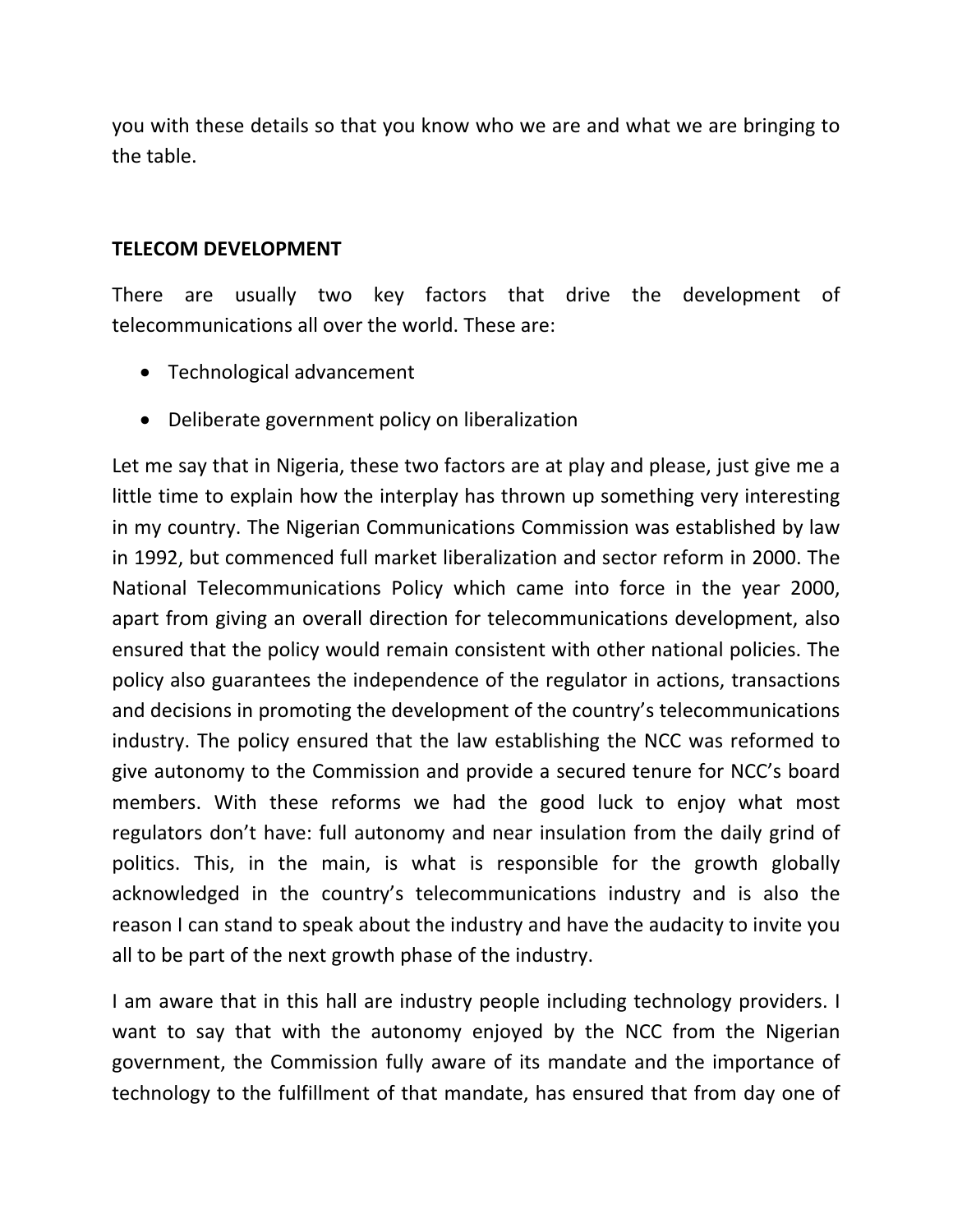full liberalization that it maintained technology neutrality which makes Nigeria a very attractive market to equipment vendors, equipment manufacturers and innovators.

Telecom market liberalization has impacted Nigeria greatly through increased investments, competition in the market, empowerment of the citizenry, creation of direct and indirect employment etc. Presently, about \$18bn has been invested in the Nigerian market and those responsible for this huge investment can bear testimony to the fertility of the Nigerian market by way of their bank balances at the end of the year. Initially, emphasis were placed on rolling out services, but with the licensing of a second national carrier in 2002 and national long distance operators, there was a deliberate effort to promote sustainable development of core infrastructure in the Country. However, things have not gone as planned. This has created a huge investment opportunity for potential investors.

### **MARKET CHALLENGES**

I will be painting a utopian picture if I only see Nigeria as a country of big market, big opportunities, big investment and big market returns without any problems at all. There is no environment without market challenges and Nigeria indeed has its own challenges. Operators in Nigeria will complain of inadequate power supply, multiple taxation, vandalisation of facilities and some other issues. While I will want to say that the Nigerian government is taking very definite steps to address these challenges, such challenges are hardly strong enough to threaten the existence of industry operators, their operations or threaten their annual returns. It is also interesting to note that some of these challenges are being turned into attractive business opportunities by the present administration. For instance, government policy on power generation is attracting quite a number of foreign investors into the country. Solving the problem of energy will boost the activities of the telecom operators, reduce their headache and increase their returns.

### **INVESTMENT OPPORTUNITIES**

Mobile penetration in Nigeria has been so well documented and applauded. The resonation of achievement in this area drowns our needs which present good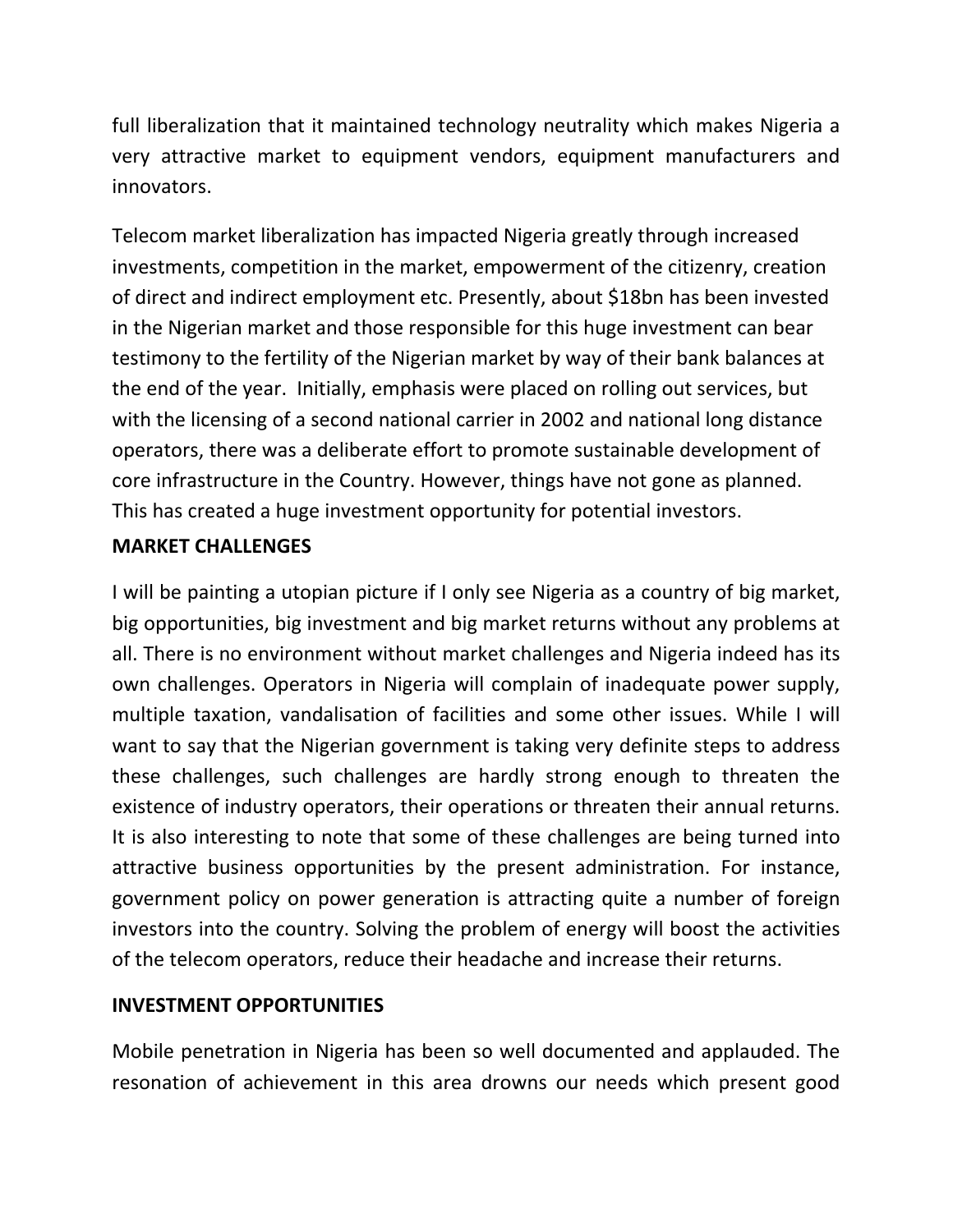opportunities to the investing community. Our fixed sector is nearly comatose. Broadband penetration is low. And expectedly internet penetration in the country is also very low. Although the ITU acknowledges that fixed broadband was increasing in Africa, the penetration rate is still less than one percent. Nigeria's story is not very much different. But taking a holistic assessment of the entire sector, the Nigerian government recently created the Communication Technology Ministry which has been charged with the responsibility of bringing more life and development to the sector. In a major stakeholders meeting with the industry operators two weeks ago, the government through the Minister, Mrs. Omobola Johnson, declared its expectations of the industry to include the following, among others: 12% broadband penetration, 80% mobile penetration, 2% fixed line growth, 34% internet growth and PC penetration of 12%. My knowledge of the industry as a regulator tells me it will take very huge investment and the cooperation of the international community to achieve these goals by 2015, which is the government's timeline.

Even before the government came out with its position, as regulators, we had already chosen broadband as the technology that could help prime open the next face of growth in the telecommunications industry. Let me seize this opportunity to invite you to be part of the next phase of growth and partake in the licensing regime that will commence soon. True broadband services can only be attained in a Country when there is a robust backbone infrastructure within the Country. Today, Nigeria has a lot of bandwidth at her shores through submarine cable landings from SAT 3, MainOne and Glo 1 with more cable landings in the near future. However, backbone infrastructure within the Country is poor. The implication is that there is a huge gap as we need to move this bandwidth to the different regions and states of the Country through internet hubs and massive systematic fibre rollout.

Nigeria plans to operate an open access model for the development of her broadband ecosystem. This model seeks to separate the roles of the service provider from that of the network provider (infrastructure provider). Transmission services will be provided by the infrastructure providers on a fair and non-discriminatory basis to service providers. This will unlock the market as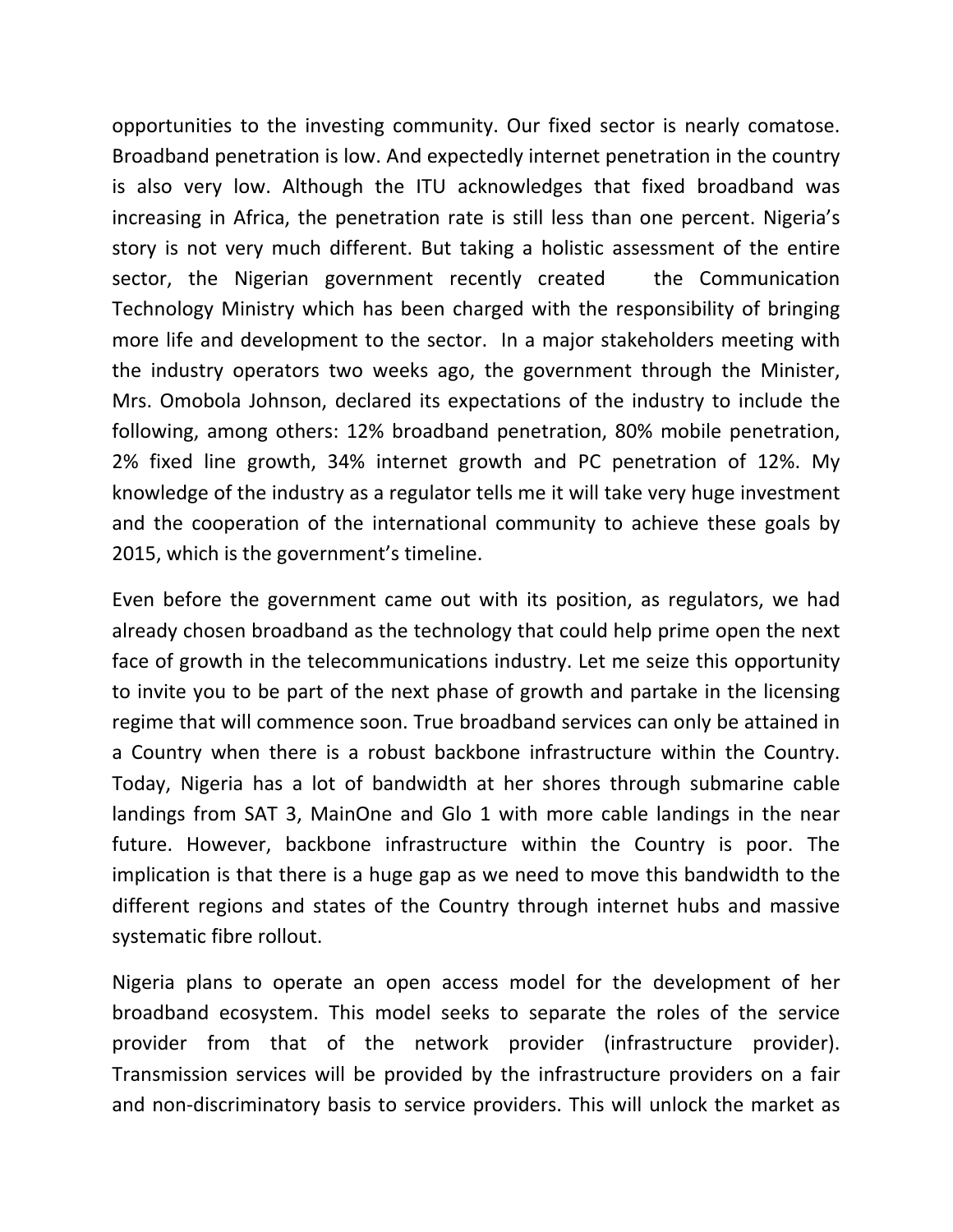small players in the service provision space will be able to compete favourably with the big players. This in itself will fuel innovation in the industry. We believe there will be explosion of demand for broadband usage in Nigeria. For this explosion to occur, we are convinced that the price of broadband services to the end user should be same irrespective of the location of the user in the Country. This means that the cost basis for transmission for a Service Provider must be fairly constant irrespective of which region of the Country it operates from. To this end, the Government/Commission will be willing to offer subsidies to some network (infrastructure) providers that will make it viable for them to roll out transmission services to regions of the Country that otherwise may not be economically attractive. Ladies and gentlemen, this unlocks a great investment opportunity for you in both the backbone infrastructure (Network Provision) and the Service Provision space.

Other areas that offer great investment opportunities are: National and Regional Internet Exchange Hubs, High Speed Data Services (video streaming, video conferencing, IPTV, CCTV etc), Value Added Services, Original Equipment Manufacturing (OEM), Long Distance Communication (LDC) Market, Metro Communication Links, Infrastructure Sharing and Collocation market, Electronic Tracking, Surveillance and Tracing, etc.

Here are some other developments to demonstrate that government is ready to match words with action. Speaking at the Nigeria Investment Summit in New York last week, the Nigerian President, Dr. Goodluck Jonathan unveiled a new visa policy that will grant investors 10‐yr Visa into the country as against the present practice of two years. Another development is the One Spot Investment Centre established by the government but domiciled at the Nigerian Invest Promotions Council (NIPC). Members are drawn from the relevant government agencies involved in the investment process which include: NIPC, The Corporate Affairs Commission (CAC), the Immigrations Department, the Customs Services, Federal Inland Revenue Services (FIRS), National Food and Drugs Administration (NAFDAC), Standard Organisation of Nigeria (SON), National Office for Technology